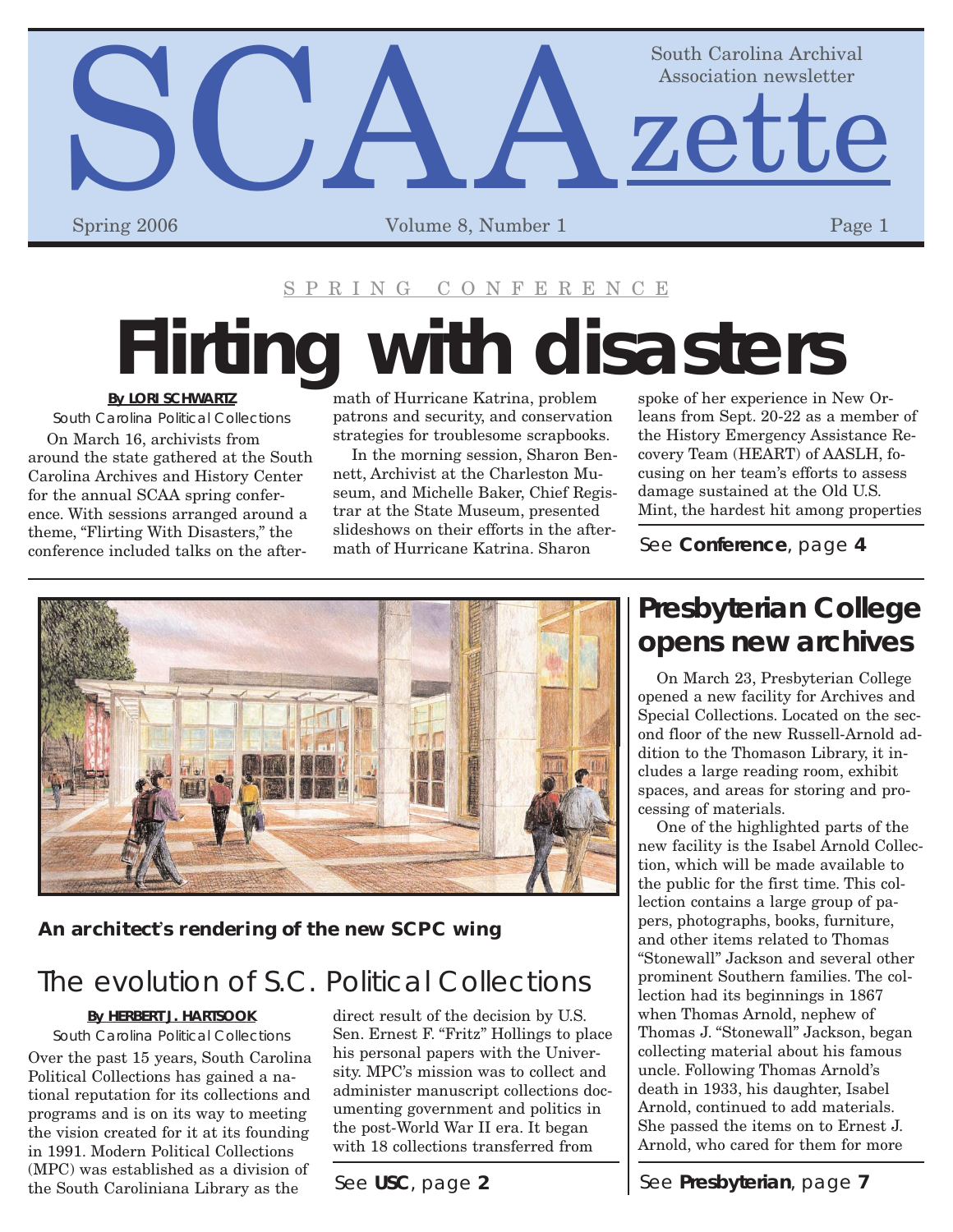## **USC** FROM PAGE ONE

SCL's Manuscripts Division, including the large unprocessed congressional collections of U.S. Sen. Olin D. Johnston and Congressman Bryan Dorn. Together these totaled more than 1,200 cartons of chiefly unprocessed papers. The transfer was accomplished by curator Herb Hartsook and two graduate assistants. At the same time, more than 1,1100 cartons of non-current Hollings papers were inventoried and transferred from a federal records center outside Washington and Hollings' Charleston office.

Given the tremendous size of typical Congressional collections, MPC needed a home outside the Caroliniana. A warehouse adjacent to what is now the Colonial Center was leased and serves as the Caroliniana's annex and home to MPC. In addition to planning and implementing the transfer of Sen. Hollings' non-current records, the staff went to work processing first the Johnston and then the Dorn collections, and seeking other collections to build on that excellent beginning. Since 1991, SCPC has received more than 2,400 feet of material from Sen. Hollings, documenting his entire life. We are very proud to be able to report that the processing of that part of the collection predating his retirement from the Senate could be completed during 2007.

From the start, it was assumed that eventually MPC would be made independent of the Caroliniana and move



#### **A view of the stationary shelving where the South Carolina Political Collections currently reside.**

to a more appropriate home. That vision is being realized. On July 1, 2005, MPC was removed from under the Caroliniana Library and made an independent unit of University Libraries. Hartsook, who founded MPC and served as curator from 1991 until 2003, resigned as Director of the Caroliniana to return to and become director of the newly renamed South Carolina Political Collections (SCPC). Currently, SCPC holds 75 collections totaling almost 4,000 linear feet of materials including the papers of Sol Blatt, Butler Derrick, James B. Edwards, Lindsey Graham, Robert E. Mc-Nair, Richard W. Riley, Donald Russell,

Mark Sanford, Floyd Spence, Robin Tallon, John West, David Wilkins, the League of Women Voters, and the Democratic and Republican state parties.

Planning is underway to erect a state-of-the-art home for SCPC as a wing to be added to Thomas Cooper Library. The groundbreaking ceremony was a great success on May 10, 2006, and it is hoped the facility will open during 2008.

The wing will include three floors. The ground floor will hold the public spaces, including a reading room, conference/class room, and a flat floor auditorium that will be shared by SCPC and the University Libraries for lectures, symposia, other public programming, and banquets. The remaining two floors, belowground, will include a floor with processing areas, digitization space, staff offices, and a catering kitchen. A third floor will house compact shelving sufficient for current holdings and more than 20 years of anticipated growth.

In designing the wing, the architect, Watson Tate Savory of Columbia, and University staff benefited greatly from visits and/or consultation with the following repositories: Baker Center, University of Tennessee; Byrd Center, Shepherd University; Clinton Presidential Library; Dodd Center, University of Connecticut; Dole Institute, University of Kansas; and Russell Library, University of Georgia.

The next step for SCPC is a dramatic expansion of its outreach efforts, including regular symposia and even more ambitious exhibit and publications programs.

### **SCAA Executive Board**

• President **Suzanne Singleton** Francis Marion University 843-661-1310 [msingleton@fmarion.edu](mailto:msingleton@fmarion.edu)

• Vice President **Elizabeth Cassidy West** South Caroliniana Library, USC 803-777-5158 [westec@gwm.sc.edu](mailto:westec@gwm.sc.edu)

 $\bullet$  Secretary **Dorothy M. Hazelrigg** S.C. Political Collections, USC 803-777-3131

#### [dhazelr@gwm.sc.edu](mailto:dhazelr@gwm.sc.edu)

 $\bullet$  Treasurer **James Cross** Clemson University Libraries Special Collections 864-656-3031 [jcross@clemson.edu](mailto:jcross@clemson.edu)

 $\bullet$  Director 2005-2006 **Laura Koser** South Carolina Historical Society 843-723-3225 (Ext. 21) [Laura.Koser@southcarolina](mailto:Laura.Koser@southcarolinahistoricalsociety.org) historicalsociety.org

**•** Director 2006-2007 **Michael Kohl** Clemson University Libraries 864-6565176 [kohl@clemson.edu](mailto:kohl@clemson.edu)

• Membership Officer **Henry G. Fulmer** South Caroliniana Library, USC 803-777-5183

[fulmerh@gwm.sc.edu](mailto:fulmerh@gwm.sc.edu)

• Past President **Alexia Jones Helsley** [alexiahelsley@yahoo.com](mailto:alexiahelsley@yahoo.com)

## **SCAAzette Editorial Staff**

● Kate Moore, **Editor** South Carolina Political Collections, USC 803-777-0578 [scaazette@yahoo.com](mailto:scaazette@yahoo.com)

 $\bullet$  **Geoff LoCicero, Designer** University Publications, USC 803-777-3682 [locicero@gwm.sc.edu](mailto:locicero@gwm.sc.edu)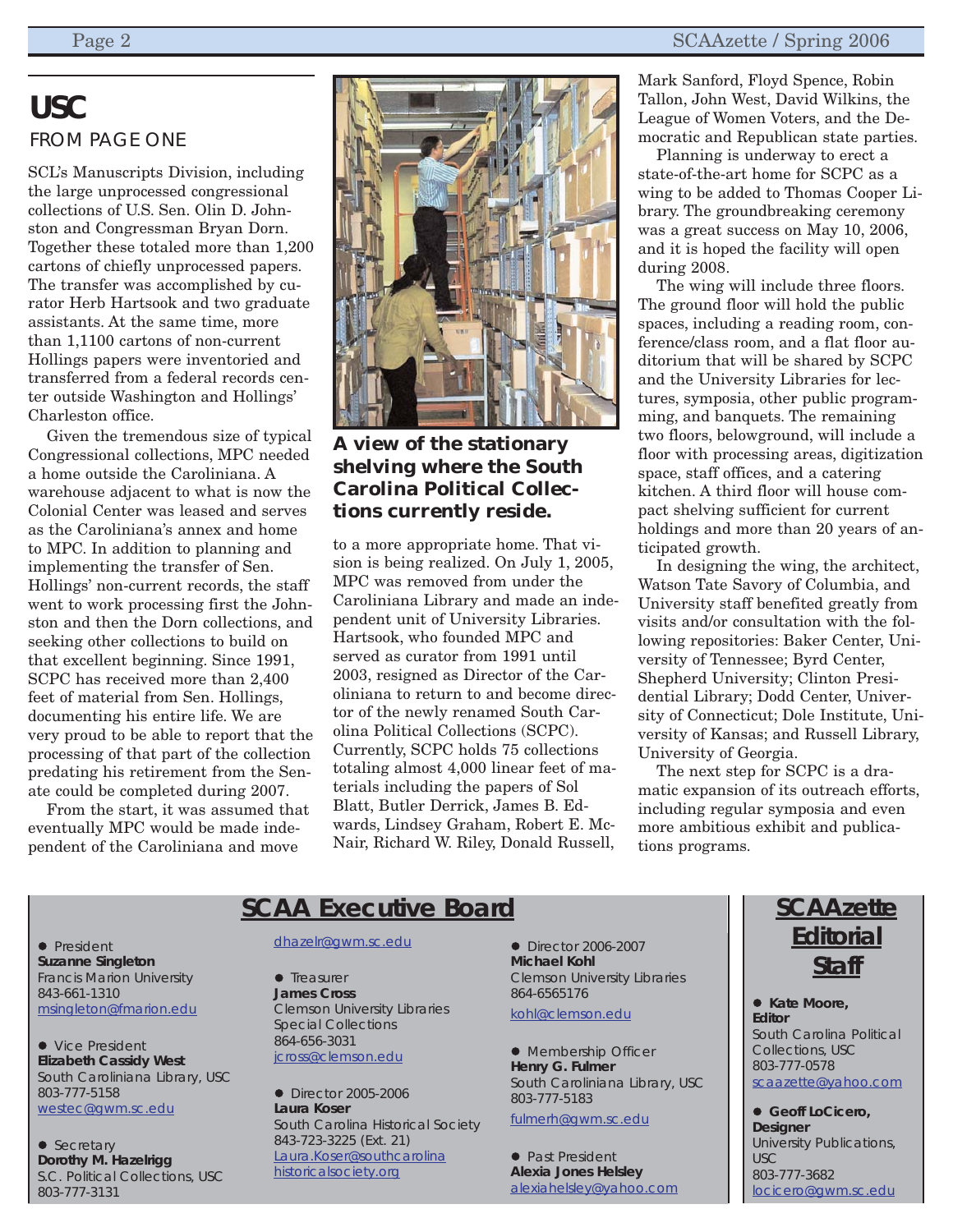## News from the S.C. Department of Archives and History

#### **Preservation Officer Hired**

Heather South has been hired as SCDAH preservation officer. Heather is a graduate of Winthrop University (B.A. in History/Political Science) and will complete her M.A. in History this summer. After working at the Winthrop University Archives, 1997- 1999, Heather joined the York County Culture and Heritage Museums where she was in charge of the search room.

She also has experience in processing exhibits, and archival and genealogical public programming. Heather has been involved in disaster planning. Reach her at (803) 896-6112 or [southh@scdah.state.sc.us](mailto:southh@scdah.state.sc.us).

#### **A Sampling of Online Images from the Archives Holdings**

A new online exhibit features a sampling of documents from the Archives' holdings: http://www.palmetto [history.org/exhibits/curiousintro.htm](http://www.palmettohistory.org/exhibits/curiousintro.htm)

#### **Civil War Letters Case**

The latest developments regarding the ongoing attempt by the SCDAH to recover Civil War era Governors' correspondence are available at: <http://www.state.sc.us/scdah/court.htm>

#### **Disaster Planning & Recovery Initiatives**

Work is underway to upgrade the SCDAH disaster preparedness and response capabilities and support. This includes ensuring enough supplies and equipment are on hand and accessible for rapid response, creating a Web page on disaster planning and recovery [\(http://www.state.sc.us/scdah/disaster.](http://www.state.sc.us/scdah/disaster.htm) htm), and conducting a full-day track of sessions on disaster planning and recovery at the April 25 records management conference. There will be more to report on this subject over the next few months.

#### **Online Catalog Project**

As reported in the last issue of *SCAAzette*, the SCDAH has received \$158,650 in IMLS funding from the S.C. State Library to convert its DOSbased catalog to a Windows environment (for the press release, see: http://www.state.sc.us/scdah/ [lstagrant.htm\). The SCDAH](http://www.state.sc.us/scdah/lstagrant.htm) has contracted with Re:discovery Software Inc., Charlottesville, Va. [\(www.rediscoverysoftware.com](www.rediscoverysoftware.com)). The conversion should be completed by fall 2006. For further information, contact Sharon Mackintosh [\(Sharon@scdah.state.sc.us](mailto:Sharon@scdah.state.sc.us)).

#### **Newsletter Available**

The latest issue of the S.C. Department of Archives and History's *On the Record, Online*, is available at: http:// [www.state.sc.us/scdah/OTRv4n2.pdf.](http://www.state.sc.us/scdah/OTRv4n2.pdf)

> **Samples from the Archives**' **online holdings: top left, the former S.C. Department of Corrections, cell block 1; and, bottom left, a \$1 note from the Bank of the State of South Carolina.**

## News from the S.C. State Historical Records Advisory Board

#### **NHPRC Funding in Danger, Again: Your Help Is Needed!**

The National Historical Publications and Records Commission (NHPRC), the funding branch of the National Archives, has again been zeroed out of the President's budget proposal. Archivists, genealogists, historians, and others rallied last year in a magnificent show of concern for the good work of the NHPRC, ultimately restoring it in the federal budget process. This year, a national effort is underway not only to restore NHPRC but also to increase its appropriation to \$20 million. If this succeeds, \$10 million of the total is designated in formula-based grants to the states for regranting, referred to as the Partnership for the American Historical Record. For details on the plight of NHPRC and the funding campaign, see:

[www.savearchives.pbwiki.com.](www.savearchives.pbwiki.com)

Your help is needed in contacting members of the S.C. Congressional delegation to support NHPRC (see: http://www.state.sc.us/scdah/shrab/ [calltoAction.htm\). Instructions on w](http://www.state.sc.us/scdah/shrab/calltoAction.htm)hat to include in you communication are available on the save archives Web site, and details about the impact of the NHPRC grants program in South Carolina that would be useful to mention are available at: [http://www.state.sc.us/scdah/shrab/](http://www.state.sc.us/scdah/shrab/Grants.htm)

Grants.htm

#### **SC SHRAB Awards**

The S.C. SHRAB's 2006 awards were made at the annual meeting of the South Caroliniana Society on April 29 in Columbia to the following individuals:

■ *Governor s Archives Award:* Alexia Jones Helsley, for outstanding service in promoting the wider use of South Carolina's documentary heritage

■ *Award of Merit:* Nancy Phelps, for exemplary contributions to the preservation of and access to the archives of the City of Charleston

■ *Award of Merit:* Michael Hughey, for

See **SHRAB**, page **4**



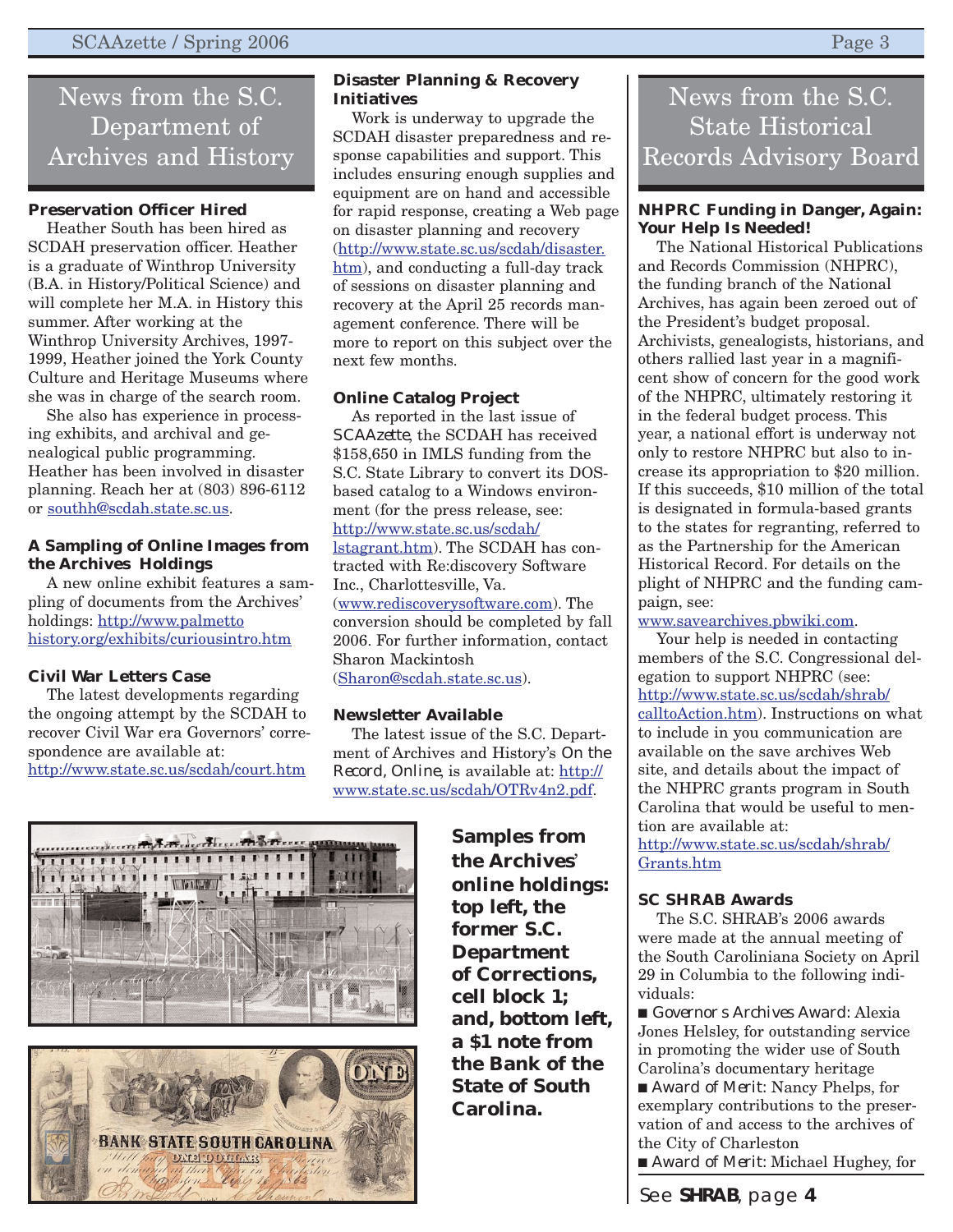# Join the SCAA listserv!

Learn about SCAA news and events first!

Connect with your colleagues around the state and region! We are waiting for  $\text{YOU}$  to sign

## **CONFERENCE**

FROM PAGE ONE

of the Louisiana State Museum. Michelle went to New Orleans in November with a team from Historic Charleston. They visited neighborhoods with extensive damage and helped homeowners decide what items should be discarded and what items could be kept.

At lunch, Roy Tryon spoke briefly about the importance of saving National Historical Publications and Records Commission (NHPRC) funding, in trouble again this year. In conjunction, he announced a new program, Partnership for the American Historical Record (http://www. [archivists.org/news/nhprc-FY2007-](http://www.archivists.org/news/nhprc-FY2007-Partnership.asp) Partnership.asp), meant to address the critical issue of increasing federal support for preserving and providing access to records of long-term value. Suzanne Singleton, president of the SCAA Board, then introduced the newest member of the Board, Laura Koser, formerly of the South Caroliniana Library and now at the South Carolina Historical Society in Charleston. Laura will be taking over as Director,

## **SHRAB** FROM PAGF THRFF

his commitment to the preservation of Clemson University's heritage through the active and effective support of its records management, archives, and museum collection programs

Details about these awards are available at: http://www.state.sc.us/ [scdah/shrab/2006awardspresent.htm](http://www.state.sc.us/scdah/shrab/2006awardspresent.htm)

#### **Staff Assistant Hired**

A new \$45,970 NHPRC grant to the

up!

There are currently 17 members registered. We're depending on you to help us create a useful and efficient method of communication.

Registration is easy and free of charge. Simply send a blank e-mail to: [SCArchivists-subscribe@](mailto:SCArchivists-subscribe@yahoogroups.com) yahoogroups.com.

If you have any questions or problems subscribing, contact Brian Fahey at [bfahey@catholic-doc.org.](mailto:bfahey@catholic-doc.org)

## **Mark Your Calendars!**

**What:** Summer Social 2006, September 16 **Where:** Historic Pendleton & Hagood Mill

**What:** Fall Conference & Business Meeting, October 10 **Where:** S.C. Department of Archives & History

planning our conferences and workshops.

Keynote speaker Alexia Helsley, Past President of SCAA, told tales of Beaufort's past and of her own memories growing up in Beaufort, where she moved with her family in 1955. Helsley, author of the recent *Beaufort: A History*, began her talk, "Beaufort: Overcoming Obstacles," with the Yamassee Indians in the seventeenth century and ended in modern day with Hurricane Gracie that struck the town (at low tide, thankfully) in September 1959.

The afternoon concurrent sessions offered conference attendees a choice between scrapbook conservation and problem patrons. Tucky Taylor, Head of Circulation at Thomas Cooper Library at USC, and Corporal Kenneth Adams of the Division of Law Enforcement

S.C. SHRAB for planning and administrative support, 2006-2007, provides funding for a part time assistant. Stephanie Stewart, a USC Public History graduate student, began work in early January. In addition to providing support for the Board planning process [\(http://www.state.sc.us/scdah/shrab/](http://www.state.sc.us/scdah/shrab/2006plan/2006planpage.htm) 2006plan/2006planpage.htm), her primary project activity is to revise and update the S.C. SHRAB's online directory of South Carolina historical records repositories [\(http://www.state.sc.us/scdah/](http://www.state.sc.us/scdah/repository/repositories.htm) repository/repositories.htm).

and Safety at USC presented a session, "Archives and Security," to teach proper ways for librarians and archivists to approach and talk with problem patrons, resolving potentially dangerous situations safely. Midway through the session, Tucky handed out possible problem patron scenarios and asked attendees to pair up and roleplay the scenarios, a valuable activity that elicited many smiles and resulted in numerous learned lessons.

The other concurrent session drew together a small group of archivists led by presenter Tommy Betenbaugh, Conservator at the State Archives, for hands-on learning in a session titled "Scrapbooks: Alternative Conservation Strategies."

Attendees also enjoyed a poster session presented by Drusilla Carter and Gypsye Legge of the University of South Carolina. Drusilla and Gypsye presented their work on the digitization of seminar music and USDA soil surveys of South Carolina in a poster session titled "Beyond Books: Digitization of Ephemeral and Non-Traditional Materials<sup>"</sup>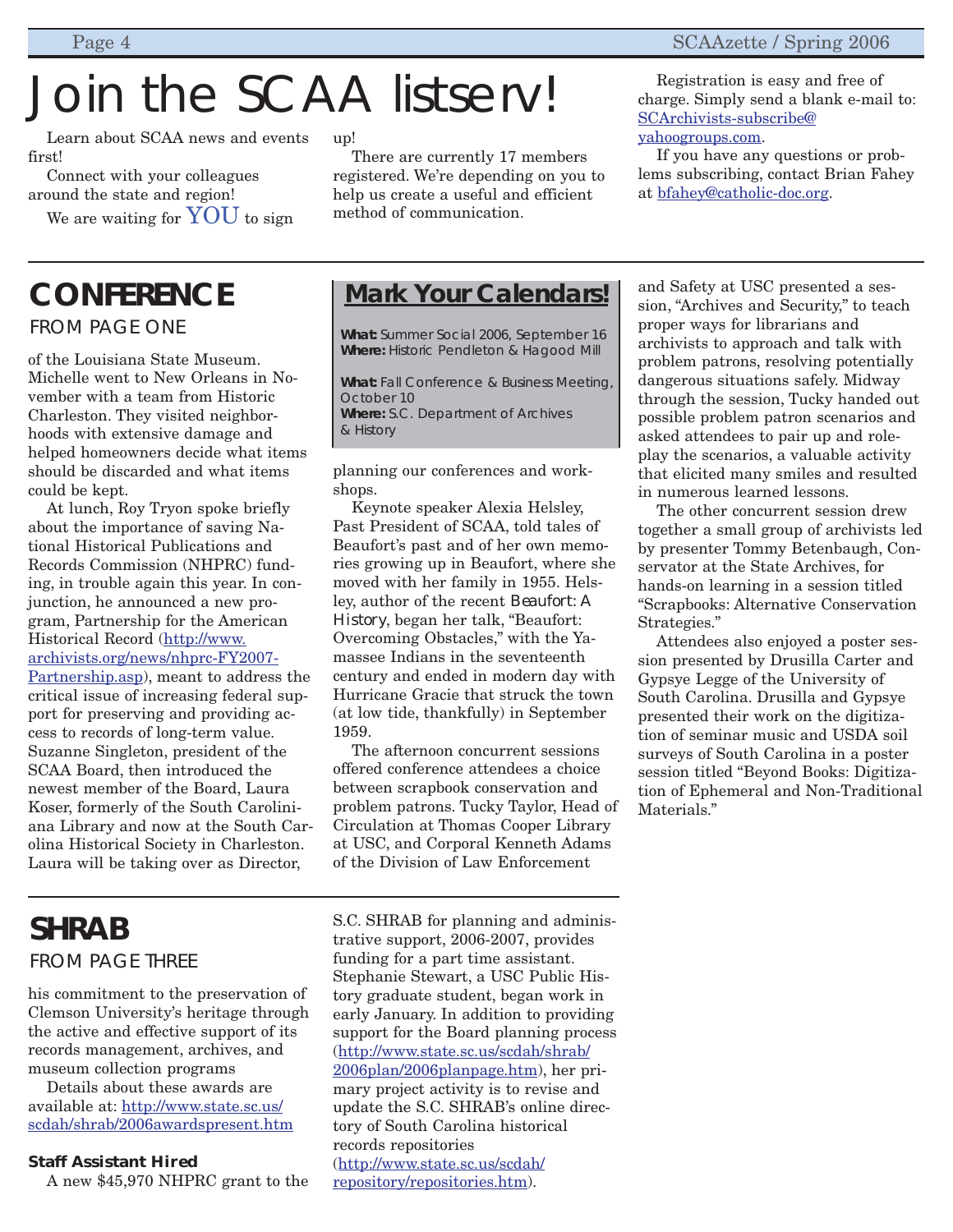## Furman exhibit showcases 'new woman' Evans

#### **By MARIE A. WATKINS and DEBBIELEE LANDI** *Furman University*

Furman University's James B. Duke Library is hosting an exhibit created in honor of Women's History Month, the Year of the Museum and the Year of the Humanities at Furman.

"Cultural Broker in Bonnets: Jane B. Evans, Florence, South Carolina" is a collaborative effort among the Special Collections and Archives Department and the Art Department at Furman University and the Florence Museum of Art, Science, and History.

The exhibit is sponsored by The Year of the Humanities Fund, The Humanities Development Fund, The James B. Duke Library, and the Furman University Art Department.

#### **Following is a description of an exhibition:**

The mid-19th century was characterized by dramatic social change, including explosive urbanization, a burgeoning middle class, advancements in science, growing support for women's suffrage, and new educational opportunities. Change dominated the first half of the 20th century as well. The airplane and the automobile, Marie Curie's discovery of radium, Sigmund Freud's psychoanalysis, World War I, and the Great Depression altered the way people experienced and interpreted the world around them.

Women, however, still faced opposition from the establishment. In response, some women constructed fresh approaches: founding museums and alternative art institutions, traveling to new places, exploring employment opportunities, and engaging in political activity. A modern notion of femininity emerged, the "New Woman," who was much less traditional in appearance

**Jane B. Evans exemplifies the** "**New Woman.**" **For this reason, we have chosen this exhibit to recognize not only Women**'**s History Month, but also The Year of the Museum, and Furman University**'**s Year of the Humanities.**

and attitude.

Jane B. Evans exemplifies the "New Woman." For this reason, we have chosen this exhibition to recognize not only Women's History Month, but also The Year of the Museum, and Furman University's Year of the Humanities. The pottery, paintings, and other artifacts on display in this exhibition are on loan from the Florence Museum of Art, Science, and History.

Jane B. Evans (1866-1950) changed the cultural landscape of her hometown of Florence, S.C. A social activist, Evans assumed a leadership role in the patriotic National League for Women's Services during World War I. One program led to the organization of The Blue Bird Tea Room, a popular canteen for soldiers passing through the railroad hub of Florence. Serendipitously, funds from the Tea Room allowed Evans to establish the Florence Museum, the foundation of which was Southwestern Native American pottery.

In the 1920s, Evans, like many of her fellow women artists, journeyed to the alluring landscapes and peoples of

## **Special Collections and Archives Exhibition**

■ **Where:** James B. Duke Library, Furman University ■ **When:** Through June 30, 2006



■ **Online: http://** library.furman.edu/ [depts/speccoll/exhibition/](http://library.furman.edu/depts/speccoll/exhibition/)

the American Southwest. She seized this opportunity to fulfill a lifelong desire, a museum for her hometown. The Blue Bird Tea Room Committee, reconstituted as the Florence Museum, purchased several of the pieces that are currently on display. Through Evans' determination and persistence, the Florence Museum was chartered several years later (1936) and initially displayed the pottery collection in a corner of the public library.

Evans' contributions to the Florence Museum developed from her artistic interests and her conscience of social service. Serving as the first curator of the Florence Museum, Evans tenaciously promoted fund-raising drives, recruited prominent speakers, and secured exhibitions to transform the Museum into a cultural and educational center. Under Evans' guidance, the Museum acquired Oriental art and material culture, Greco-Roman and ancient Near Eastern artifacts, and additional Southwestern Native American objects. Typical of the time period, the Museum was not only oriented to the fine arts, but also ethnography and archaeology.

*Marie A. Watkins is an Assistant Professor of Art. DebbieLee Landi is a Special Collections Librarian and University Archivist.*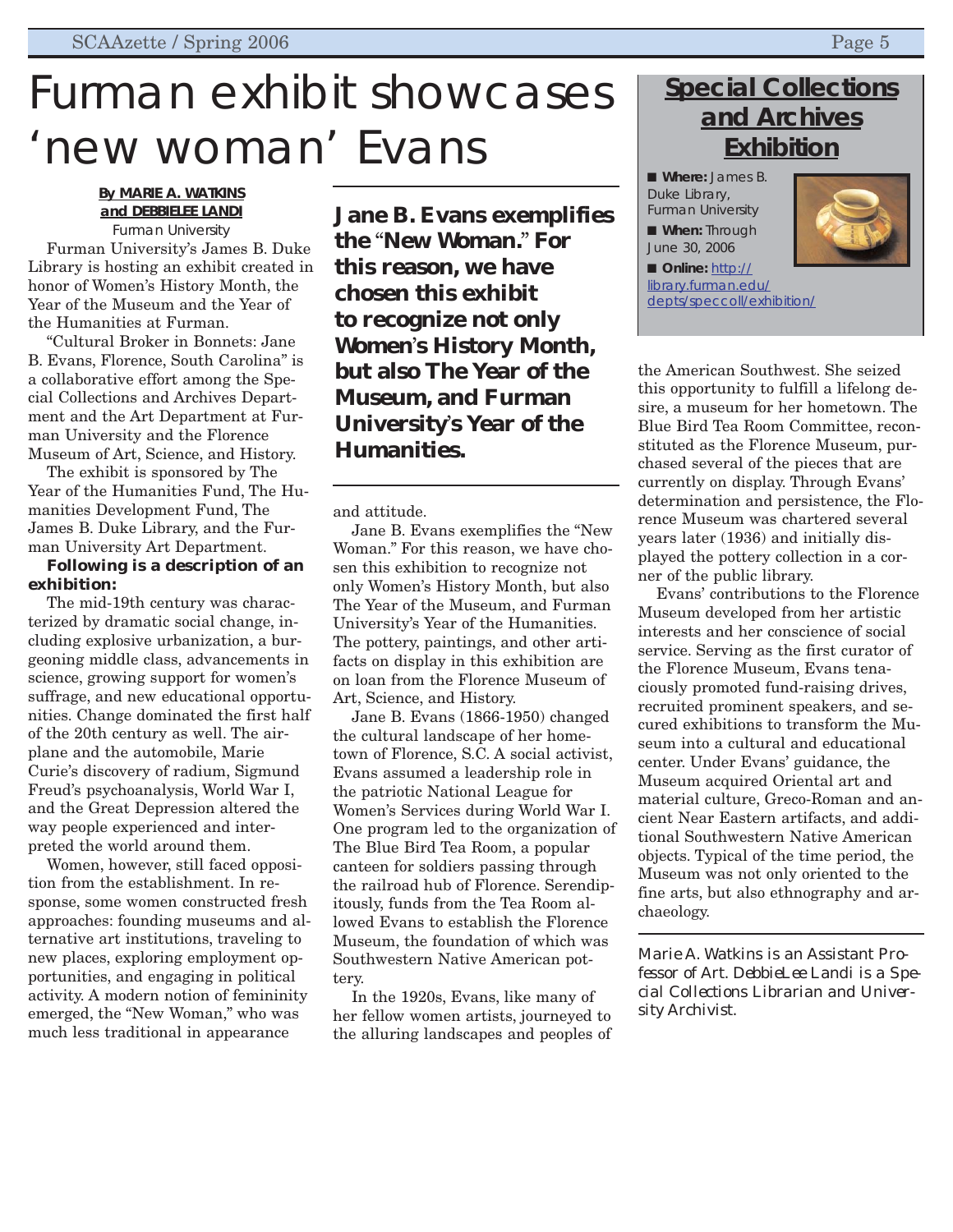

## **THE SOUTH CAROLINA HISTORICAL SOCIETY**

"...to collect information respecting every portion of our State, to preserve it, and when deemed advisable to publish it.'

# New archivist in a new town

#### **By LAURA KOSER**

*South Carolina Historical Society* Being the "new archivist on the block" isn't always easy.

On Jan. 3, 2006, I started work as an archivist at the South Carolina Historical Society. Once the apartment was packed up and the moving van loaded, one of the hardest parts of moving to Charleston was saying goodbye to all the wonderful people I worked with at the South Caroliniana Library and South Carolina Political Collections in Columbia over the past three years.

As I settle in here and find myself pestering my very kind colleagues with fewer and fewer questions and spending less and less time puzzling over a new cataloging system it seems like an excellent time to step back and take stock — How are things going, and what have I learned?

A well-meaning colleague here suggested that I should title this article "Help — I inherited a mess!" Circumstances are hardly that bad. Archives share similar problems although in different forms. There are backlogs, badly processed collections and those mysterious items from who knows where that no one knows how to deal with. These are the problems, the sore spots that drive us further down in the dumps on bad days and lead to grumpy archivists singing the "backlog blues."

As the "new archivist on the block" it is tempting to tackle all the troublesome problems at once. Optimism and enthusiasm make a convincing case that, yes, it can be done. As we all know, other things begin to get in the way: new projects; new problems; and, oh, yes, researchers. These, however,

### **Perhaps a future archivist will look at what I**'**ve done and say,** "**I**'**ve inherited a mess but it**'**s doable.**"

are the reasons that we are here and the reasons why those "scary shelves of shame" are probably here to stay.

After the initial burst of optimism fades, it is easy to get overwhelmed — Where will I start and when will I find the time to do it? Some afternoons I find myself looking for the dents made by earlier archivists, hoping to pick up where they left off. Of all the confusing problems I face, this is often the most daunting.

As archivists we organize information, creating finding aids, databases, and other tools to help others access the documentary record. This often time-consuming process of making information available to others often leaves us with little time to organize and document our own work. In many cases the administrative knowledge of archives often ends up stored in minds of archivists and librarians. It goes where they go and leaves when they leave. This can create a difficult situation for new archivists who must do a lot of sleuthing to uncover what was done when and how — information that their predecessors took with them.

When I began my previous position as the Hayes Mizell Papers processing archivist, my predecessor, Craig Keeney, kindly left a letter detailing what he had completed, and even better, notes that let me know what he did, when, and approximately how long it took him. More than anything, this expedited the completion of the project and provided a ready reference when minor mysteries arose. Here at SCHS, the previous Archivist, Nic Butler, often placed notes in relevant folders detailing what he actions he had taken.

I've tried to continue and expand these handy habits in my work here. Each day I take two or three minutes to type out a list of one-line descriptions of what I did that day. It's a great way to fill a few extra minutes or to pass the time when I find myself on hold. A sample day looks something like this:

March 10: Worked 12:30 – 4:15 in Library

■ Finished description of McMurtry collection

■ Investigated decorative patterns from Albert Simons (from shelf in archives room) with intent to catalog and re-house

■ Matt asked me to write short article about Map / Plat project for next *Carologue*

■ Looked into origin of Charleston Port Society records for researcher

This way I and whoever follows me know the who-what-when-where of my position (as I did it) when they start. Better yet, it fills in gaps in my own memory so I know when I responded to a letter or e-mail or when someone asked me to help on a project. Best of all, it reminds me that while I haven't effected a miracle by making all the problem spots disappear, I do accomplish at least a few small things every day. Perhaps a future archivist will look at what I've done and say, "I've inherited a mess – but it's do-able."